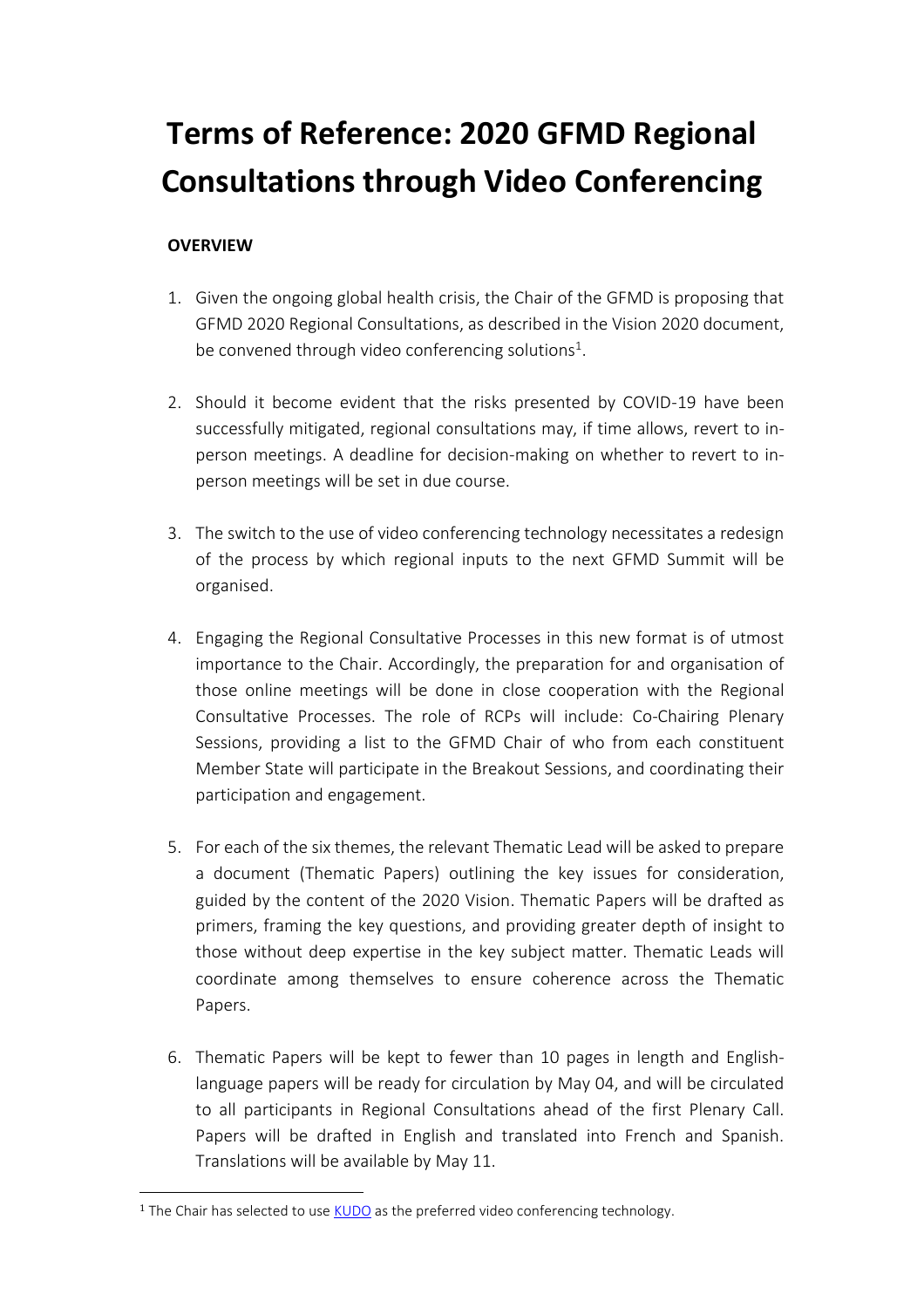- 7. The Thematic Papers will be posted online in advance of the first Plenary Calls; Co-Chairs and Mechanisms will also be invited to submit supporting statements and documents, to be clustered by region and theme, in advance of the Opening Plenaries.
- 8. For each region, a two-hour Opening Plenary Call will be scheduled by video conference, during which the co-Chairs will provide introductory remarks (15 minutes total), the Thematic Leads will present the three selected themes (15 mins each), and the three Mechanisms will be invited to comment (20 minutes each).
- 9. Thematic Leads may, if necessary, pre-record their contributions to the Opening Plenaries.
- 10. Subsequent to the Opening Plenary Sessions, participants registered to participate in the a Thematic Breakout Call will be invited to submit comments on the Thematic Papers, submit questions, and provide any relevant case studies or experiences that they may wish to highlight, to be addressed in the Thematic Breakout Calls. Edits to the text will not be possible. A content manager will be tasked with collating comments and providing them to the Thematic Leads.
- 11. The three Mechanisms will be invited to assist the Co-Chairs by inviting and coordinating with individuals and organisations who can be relied on to kickstart participation in the Thematic Breakout Calls.
- 12. Two-hour Thematic Breakout Calls for each theme will be scheduled for each region where that theme has been selected.
- 13. Thematic Breakout Calls will be facilitated, and a number of contributors identified in advance to come forward to share insights. Participants in Thematic Breakout Calls will be asked to comment on the Thematic Papers and identify and share possible partnership ideas.
- 14. Summaries of each Thematic Breakout Call will be drafted by the Thematic Leads to be presented in Closing Plenary Calls.
- 15. Building on the outcomes of the Thematic Breakout Calls, a final two-hour Closing Plenary Call will be scheduled in each region, during which the Thematic Leads will present their summaries of the Thematic Breakout Calls, with inputs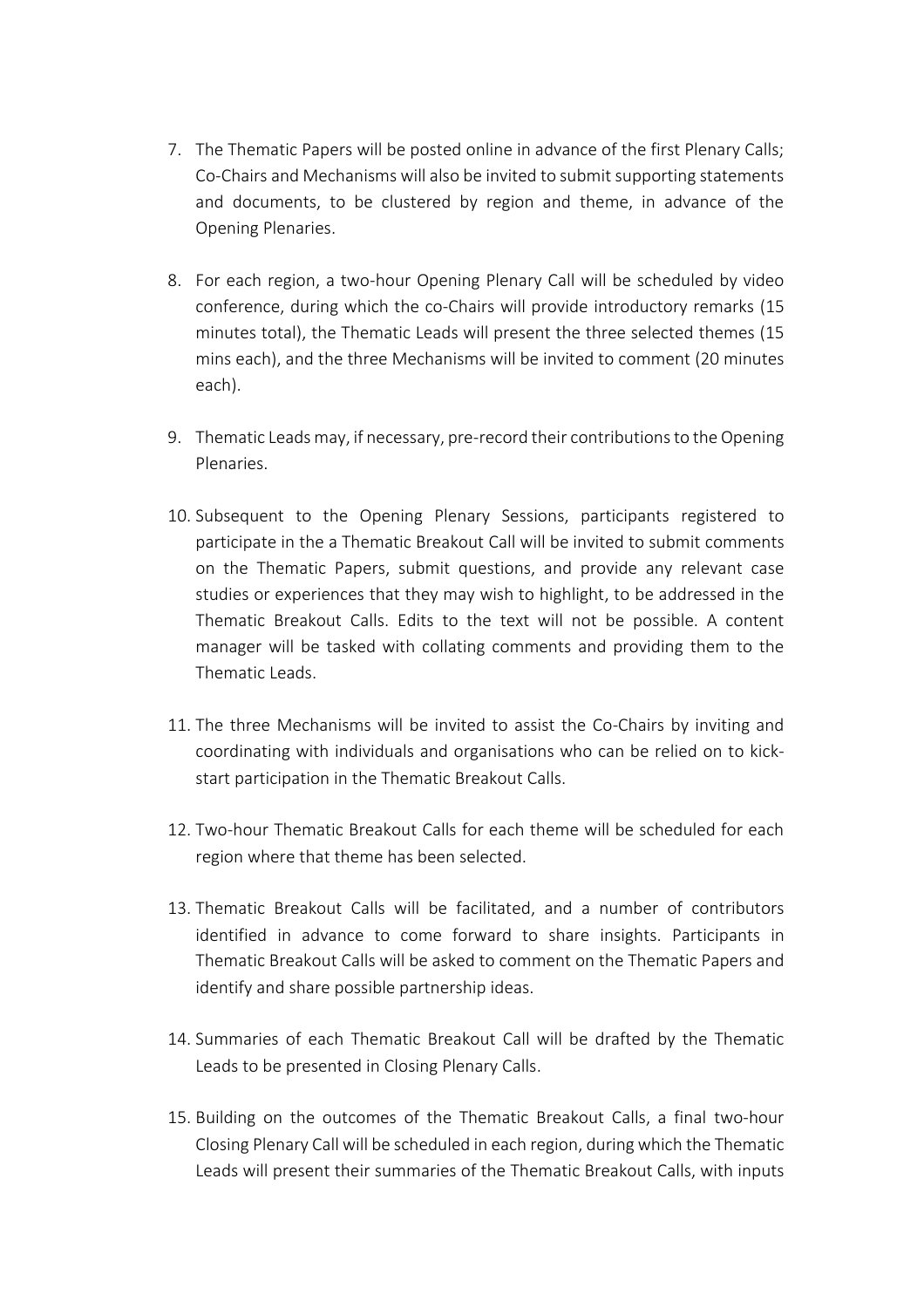from the Mechanisms, and a 'partnership matching' session will be facilitated, with input from Labor Mobility Partnerships (LaMP).

- 16. The opening Plenary Calls will be scheduled through May, with Thematic Breakout Calls scheduled from mid-May through the end of June, and Closing Plenary Calls scheduled within a two-week period in early to mid-July.
- 17. Opening Plenary Calls will be accessible to all Friends of the Forum, and there will be no limit on the number of participants on the call. Comments and questions from participants can be submitted through the KUDO comment platform, to be addressed in subsequent Thematic Breakout Calls.
- 18. In Thematic Breakout Calls, Member States can have two participants on each call. The three Mechanisms can have up to five participants on each call. GFMD Observers can have up to two participant in each call.
- 19. In Closing Plenary Calls, Member States can have up to six participants on each call. The three Mechanisms can have up to fifteen participants on each call. GFMD Observers can have up to six participants on each call. However, to optimise participation, the Chair will encourage each participating entity (Member State, Mechanism, International Organisation) to coordinate in advance and appoint a spokesperson to lead on the call.
- 20. Access to Thematic Breakout Calls and Closing Plenary Calls will require prior registration.
- 21. Opening Plenaries will be recorded and made publicly available. Thematic Breakout Calls and Closing Plenaries will be recorded, but will be accessible only to registered users and Thematic Leads.
- 22. A guide to using the KUDO technology will be circulated ahead of the video conferences, to ensure that participants are aware of how to access the calls and make best use of the platform (e.g. submitting comments through the sidebar). Test calls will be made available in advance, should participants to test their connections, and participants will be advised to be online 15 minutes in advance of the start of the call to check call quality. A technician will be on hand for each call to help resolve any technical issues.
- 23. Where necessary, simultaneous interpretation of up to two languages can be accommodated per call.